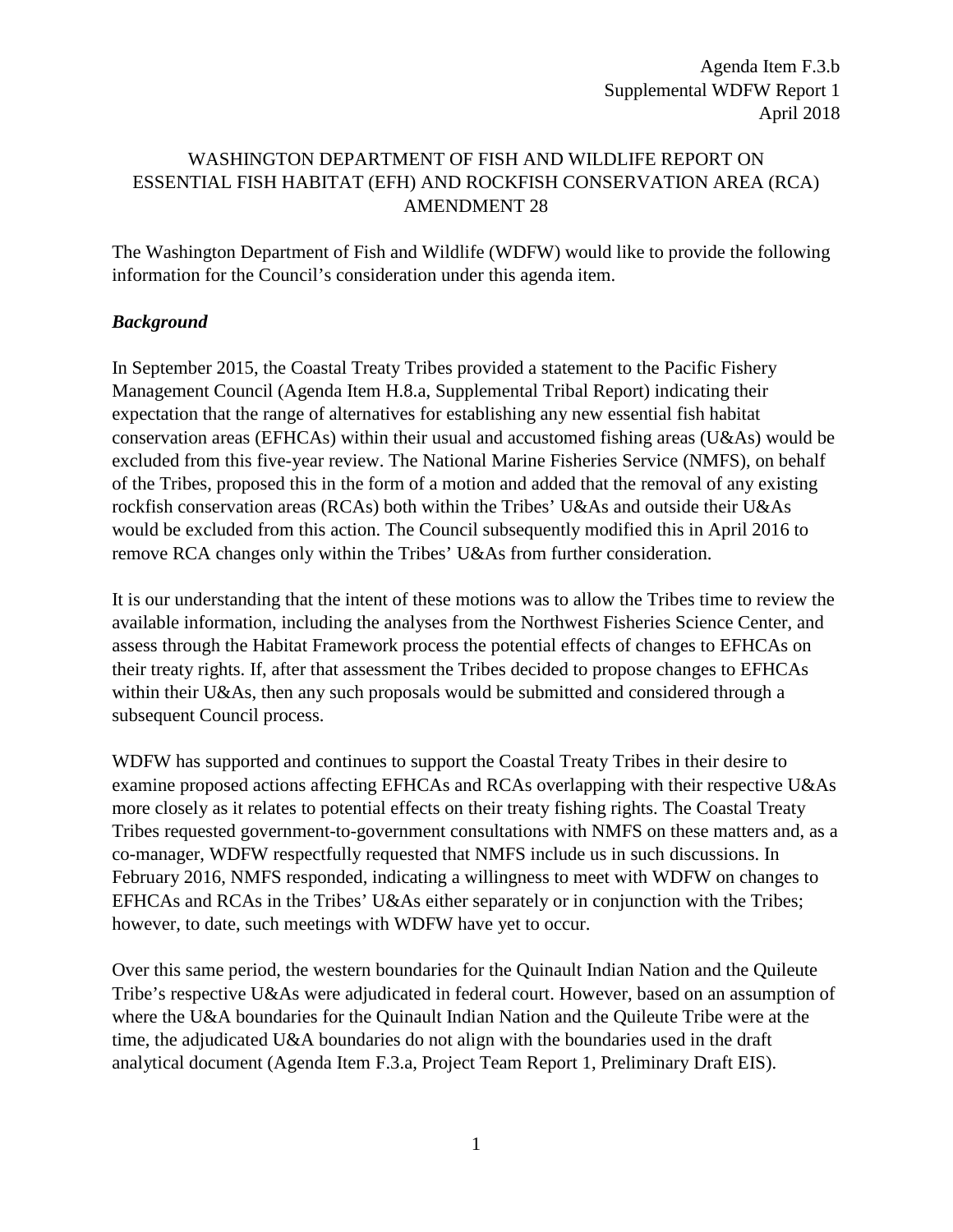### *Grays Canyon and Quinault Canyon*

WDFW reviewed the updated western boundary of the Quinault Indian Nation U&A compared to the proposed alternatives, and there are areas around Grays Canyon and Quinault Canyon that may now be available for Council consideration. Specifically, there are portions of the originally proposed Oceana et al. EFHCA and RCA changes that had been included in the scope of the Council's action and range of alternatives in April 2016, but were then excluded from subsequent analytical documents under the assumption that they were within the Quinault U&A. However, as they are seaward of the updated western boundary, WDFW believes they may be candidates for Council consideration, and would like clarification from NMFS on this.

Please note that in the information below, we refer to the "original" Alternative 1b as the area that had been included in the preliminary analysis, but then excluded from analytical documents after April 2016 due to the Tribal U&A exclusion, and the "modified" Alternative 1b as the area included in the analytical documents after April 2016.

#### *Grays Canyon (northern section)*

WDFW reviewed the area around the Grays Canyon northern section in closer detail and compared the revised U&A coordinates to the Oceana report that displayed where corals and sponges were observed in the same area. Including the area seaward of the Quinault U&A would add about 28.2 square miles of essential groundfish habitat to the EFHCA where the presence of corals and sponges have been observed, including a large glass sponge reef, which is an important refuge for rockfish. Further, given that the majority of this area is within the RCA, most of it has been closed to bottom trawl gear for several years.

Therefore, WDFW recommends the Council consider the additional Grays Canyon area that had been part of the initial range of EFHCA alternatives (i.e., the original Alternative 1b, Oceana et al.) seaward of the Quinault Indian Nation U&A to be closed to bottom trawling to protect corals and sponges as essential fish habitat for groundfish.

#### *Grays Canyon (southern section)*

There is strong overlap between the Grays Canyon southern sections in Alternative 1a, Collaborative, and Alternative 1b, Oceana et al. that include observations of coral and sponge, but there are slivers of area that would be closed to bottom trawl under Alternative 1b that would remain open under Alternative 1a. These areas, while relatively small in size, are important to the bottom trawl fishery and do not appear to include observations of coral and sponge. Therefore, WDFW is supportive of Alternative 1a for the southern Grays Canyon area for the protection of coral and sponge as essential fish habitat for groundfish.

## *Quinault Canyon*

WDFW did a similar exercise for Quinault Canyon. However, when we compared the Quinault U&A boundary to the Oceana observations of corals and sponges, it appears that the area seaward of the Quinault U&A (i.e., to the left of the dashed line and above the solid line) did not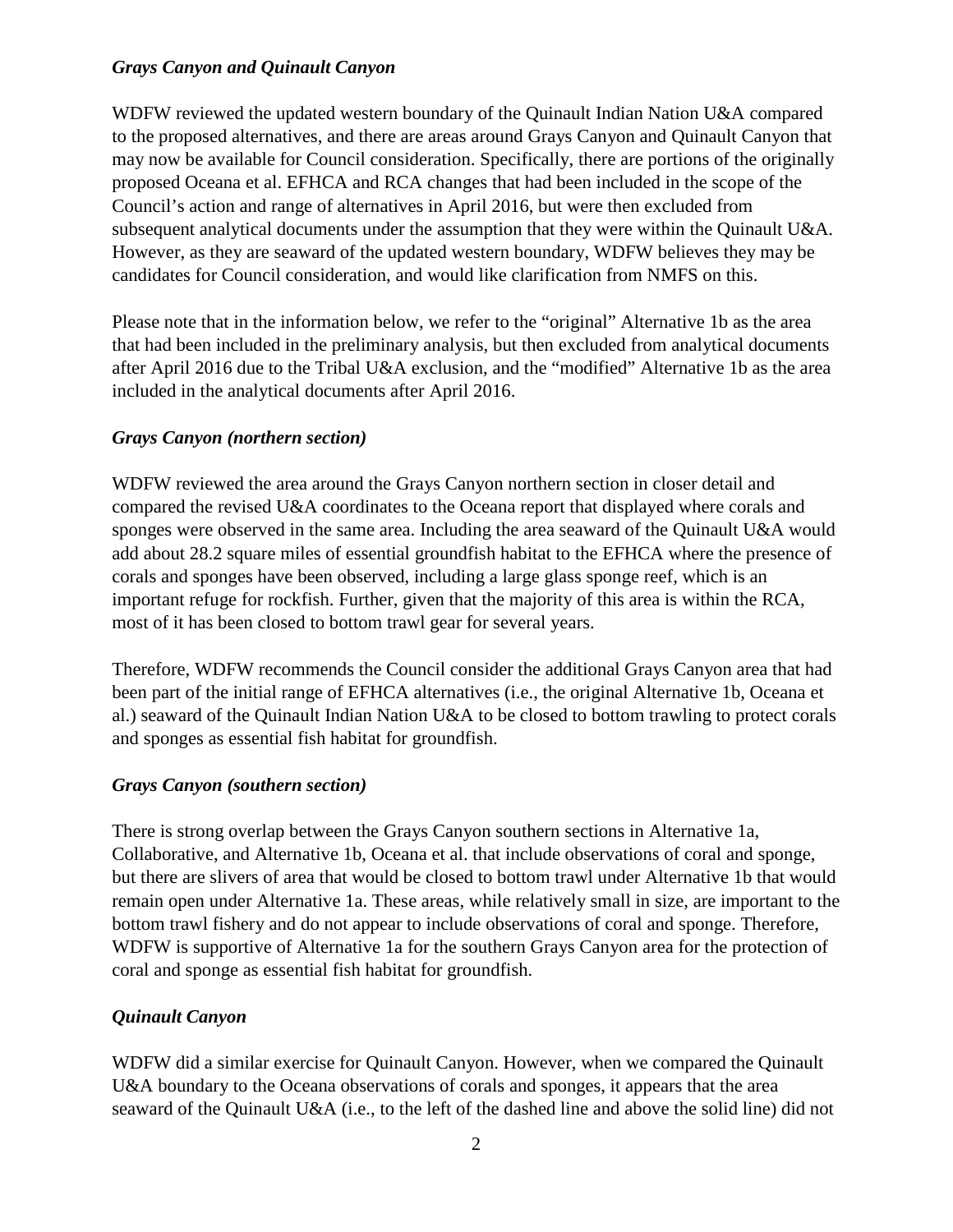include observed coral and sponge. Unlike Grays Canyon, this area has been trawled in recent years and continues to be an important area to the bottom trawl fishery. Therefore, WDFW does not recommend including this area to the Alternative 1b, Oceana et al. closure for Quinault Canyon.

With regard to the modified Alternative 1b for Quinault Canyon and the area adjacent to the Biogenic 2 EFHCA, the northern portion of this area is important to the trawl fishery and does not include observations of coral and sponge; however, the majority of southern area has not been recently trawled and includes observed coral and sponge habitat. WDFW would like to propose shifting the northern boundary of Quinault Canyon Alternative 1b southward.

The WDFW-proposed boundary would extend from approximately  $47\square17'00''$  N. lat.,  $125 \square 15'38''$  W long. (NW point) to  $47 \square 10'00''$  N. lat.,  $125 \square 10'00''$  W long. (NE point). With this proposed boundary modification, WDFW would support Quinault Canyon modified Alternative 1b to be closed to bottom trawling as a groundfish essential fish habitat conservation area.

# *Olympic Footprint Modification*

With regard to the proposed modification of the trawl footprint near Nitnat Canyon (Olympic), WDFW is supportive of Alternative 1b, Oceana et al. This area has not been fished with bottom trawl gear and, therefore, is consistent with establishing a trawl "footprint," and includes observations of coral and sponge habitat.

## *Willapa Canyonhead*

WDFW is supportive of Alternative 1b, Oceana et al. to provide EFH protection for the Willapa Canyonhead. As most of this area overlaps with the trawl RCA, it has not been fished with bottom trawl gear for several years and includes observations of coral and sponge habitat. Therefore, should the Council decide to reopen the trawl RCA in this area, WDFW is recommending that this area would remain closed for the protection of coral and sponge as essential fish habitat for groundfish.

## *Rockfish Conservation Area North of WA/OR Border*

In addition to the EFHCA closures addressed above, WDFW also recommends keeping the RCA north of the Washington/Oregon border closed to bottom trawling, which includes the portion of the RCA seaward of the Quinault U&A in the Grays Canyon area.

While WDFW continues to believe that the RCAs were developed and implemented for a different purpose (i.e., to reduce bycatch of overfished rockfish and assist in their rebuilding), we believe that such intent is still relevant today. Additionally, there may be bycatch reduction benefits resulting from the RCAs for other rockfish (e.g., shortbelly, rougheye) and prohibited species (e.g., Pacific halibut and salmon).